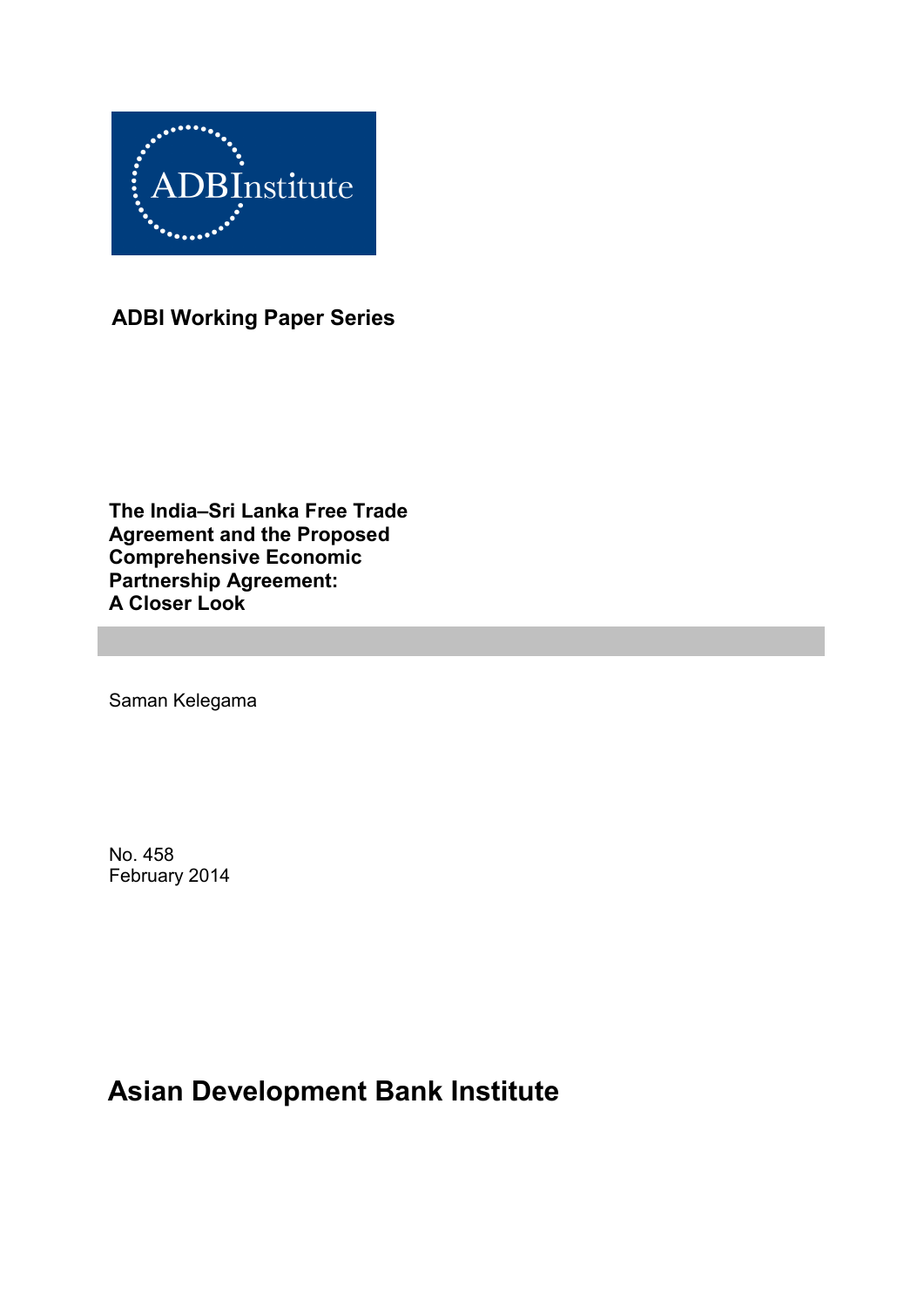Saman Kelegama is the Executive Director of the Institute of Policy Studies of Sri Lanka (IPS) and a Fellow of the National Academy of Sciences of Sri Lanka. The author gratefully acknowledges research assistance from Ashani Abeysekera, Research Officer, IPS, Colombo, in preparing this paper.

The views expressed in this paper are the views of the author and do not necessarily reflect the views or policies of ADBI, the ADB, its Board of Directors, or the governments they represent. ADBI does not guarantee the accuracy of the data included in this paper and accepts no responsibility for any consequences of their use. Terminology used may not necessarily be consistent with ADB official terms.

The Working Paper series is a continuation of the formerly named Discussion Paper series; the numbering of the papers continued without interruption or change. ADBI's working papers reflect initial ideas on a topic and are posted online for discussion. ADBI encourages readers to post their comments on the main page for each working paper (given in the citation below). Some working papers may develop into other forms of publication.

Suggested citation:

Kelegama, S. 2014. India-Sri Lanka Free Trade Agreement and the Proposed Comprehensive Economic Partnership Agreement: A Closer Look. ADBI Working Paper 458. Tokyo: Asian Development Bank Institute. Available: http://www.adbi.org/working-paper/2014/02/06/6131.india.sri.lanka.free.trade.agreement/

Please contact the author for information about this paper.

Email: ed@ips.lk

Asian Development Bank Institute Kasumigaseki Building 8F 3-2-5 Kasumigaseki, Chiyoda-ku Tokyo 100-6008, Japan

Tel: +81-3-3593-5500<br>Fax: +81-3-3593-5571 Fax: +81-3-3593-5571 URL: www.adbi.org E-mail: info@adbi.org

© 2014 Asian Development Bank Institute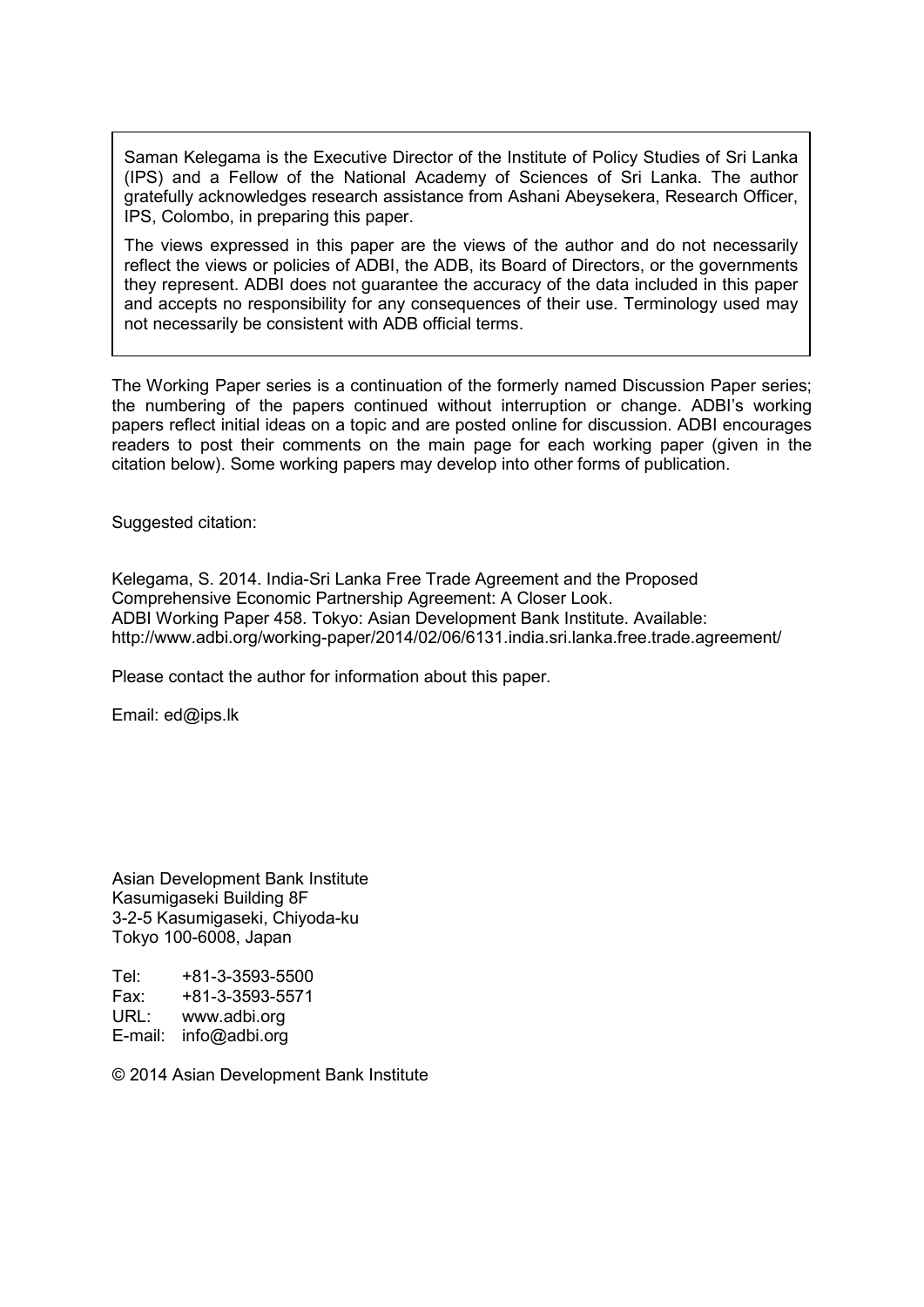#### **Abstract**

The India–Sri Lanka Free Trade Agreement has been in operation for more than a decade. The paper provides the Sri Lankan perspective of the Free Trade Agreement (FTA) highlighting both the positive outcomes and the negative aspects. The paper shows that the FTA has worked in favor of Sri Lanka but its full potential has not yet been realized due to market access problems in India, and the lack of supply capacity for some products in Sri Lanka. The India–Sri Lanka Comprehensive Economic Partnership Agreement addressed many of the negative aspects of the FTA in a broader economic integration framework but was unable come into operation due to public misconceptions and lack of entrepreneurial and political leadership in Sri Lanka.

**JEL Classification:** F13, F15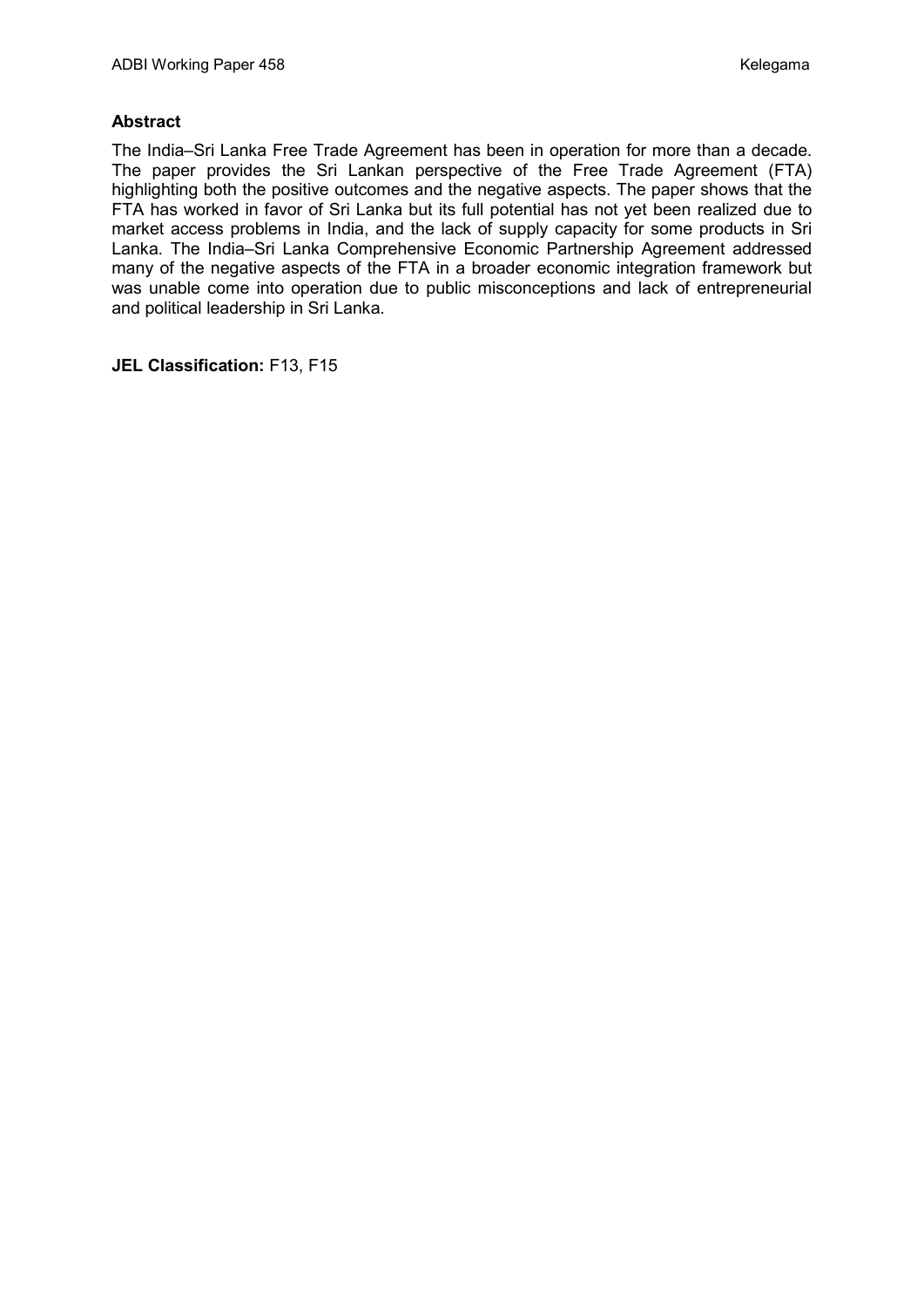## **Contents**

| 1 <sub>1</sub>   |                                                                          |  |  |  |  |
|------------------|--------------------------------------------------------------------------|--|--|--|--|
| 2.               | Experience of the India–Sri Lanka Free Trade Agreement: Recent Trends  3 |  |  |  |  |
|                  | 2.1<br>2.2<br>2.3<br>2.4                                                 |  |  |  |  |
| 3.               | The Comprehensive Economic Partnership Agreement: Way Forward Toward     |  |  |  |  |
| $\overline{4}$ . |                                                                          |  |  |  |  |
|                  |                                                                          |  |  |  |  |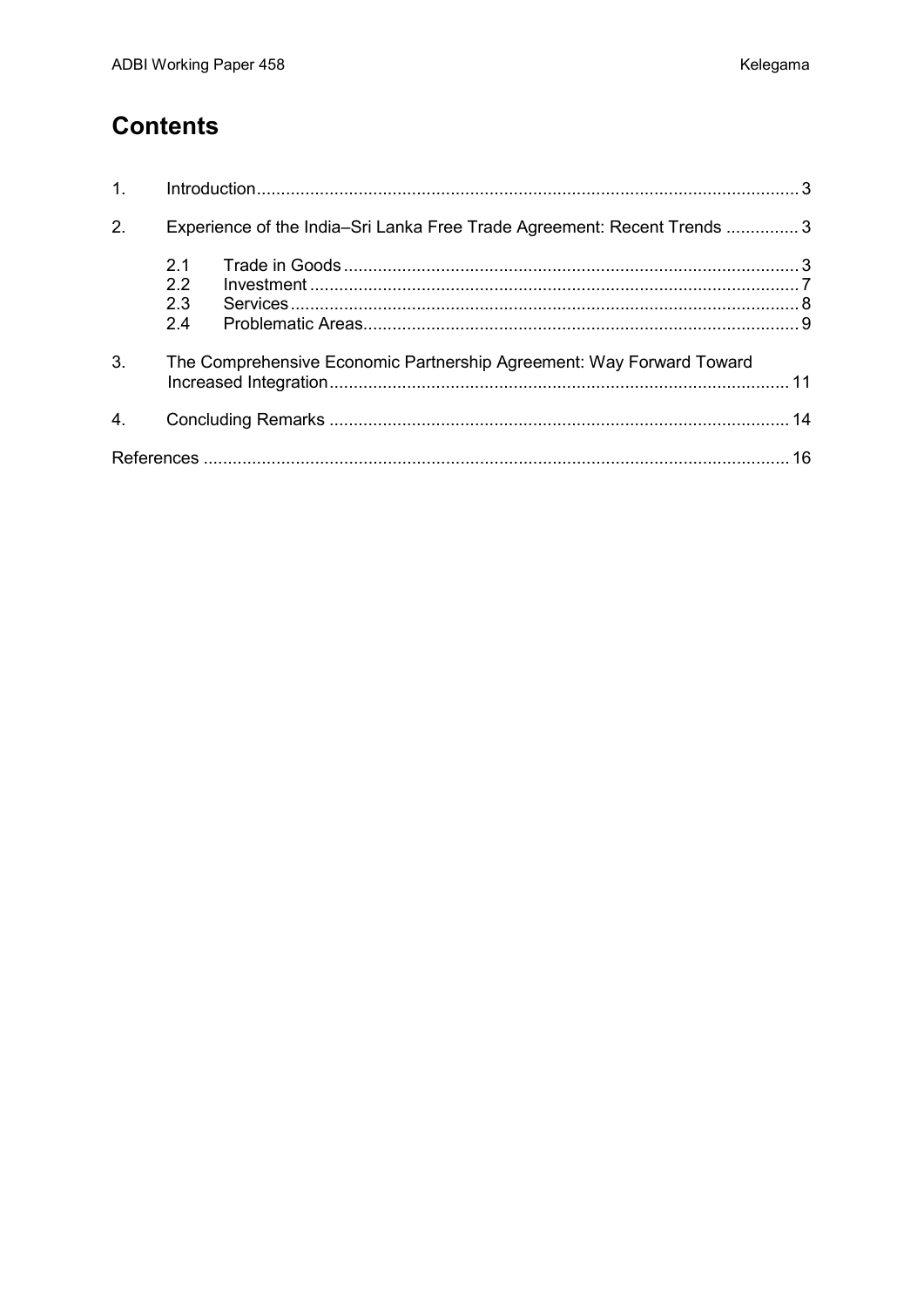# **1. INTRODUCTION**

Economic relations between India and Sri Lanka were strong in pre-colonial times, but these relations diluted during the nearly four-and-a-half centuries of colonial rule. Soon after independence in both countries, economic relations strengthened but not significantly due to inward-looking economic policies dominating in both economies until about the mid-1980s. Economic links began to pick up in the 1990s with the liberal economic regimes consolidating in both economies and, received a boost in 1998 when the two countries signed a bilateral India–Sri Lanka Free Trade Agreement (ILFTA) which came into operation in March 2000. This was a pioneering attempt in the direction of trade liberalization in the South Asia region and involved the liberalization of trade in goods. Sri Lanka's economic objectives were to increase trade ties with South Asia's dominant economic power, to induce the transformation of Sri Lanka's exports from low value added goods to high value added goods aimed at niche markets and to provide low-income groups with cheap consumer imports from India (Kelegama 1999).

The ILFTA was formulated based on the "negative list" approach; each country extends tariff concessions/preferences to all commodities except those indicated in its negative list.<sup>[1](#page-4-0)</sup> The two countries agreed for preferential treatment on 5,112 tariff lines.

Over the years much research has been done on how to design an FTA between a small and large country to work out a "win–win" situation. This is done by taking the asymmetry between the two countries into account and building Special and Differential Treatment (SDT) for the smaller country into the FTA, with the larger country not insisting on reciprocity by the smaller country. SDT was built into the ILFTA in favor of Sri Lanka through a longer negative list, longer trade liberalization schedule, favorable Rules of Origin (ROO), and so on.<sup>[2](#page-4-1)</sup>

This paper provides a broad-brush Sri Lankan perspective of the current situation of India–Sri Lanka trade and investment, while highlighting some of the findings of indepth studies done on the FTA so far. The paper goes on to highlight the impediments faced and various constraints that have prevented the FTA moving to a higher stage of a Comprehensive Economic Partnership Agreement (CEPA). It also highlights the opportunities of a CEPA through which Sri Lanka can benefit, especially at a time when its traditional export markets are undergoing a recession.

## **2. EXPERIENCE OF THE INDIA–SRI LANKA FREE TRADE AGREEMENT: RECENT TRENDS**

## **2.1 Trade in Goods**

Sri Lanka's trade with India changed dramatically following the implementation of the FTA. In the period 1995–2000, immediately preceding the agreement, average annual exports from Sri Lanka to India were US\$39 million (close to 1% of Sri Lanka's overall

<span id="page-4-0"></span> $1$  Sri Lanka's negative list comprises mainly agricultural products, key revenue items such as motor vehicles and items of significant domestic production such as ceramics and footwear.

<span id="page-4-1"></span> $2$  The immediate duty-free list (319 items) and 50% preferential duty list (889 items) were considerably smaller than those offered by India (1,351 items and 2,799 items respectively), while the Sri Lankan negative list (1,180 items) was considerably larger than India's (196 items) (Kelegama and Mukherji 2007).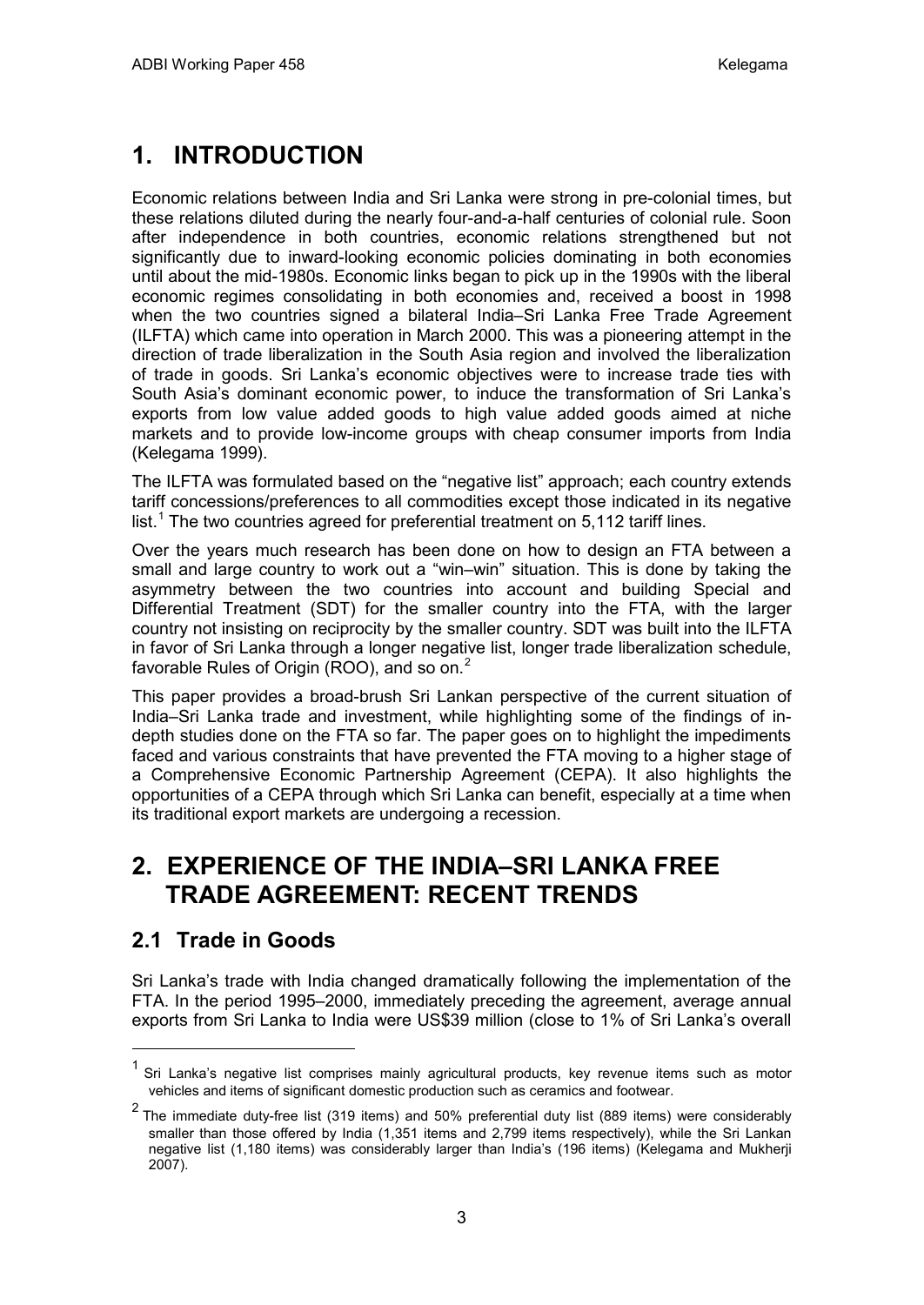exports) while average imports were US\$509 million (close to 10% of Sri Lanka's overall imports). While India was an important source of imports even prior to the FTA, it was not a major export market, and in 2000 it ranked 14th in terms of export destinations. By 2005, Sri Lanka's exports to India reached US\$566 million, a tenfold increase compared to 2000, and stood at US\$567 million in 2012 (see Table 1). India was the fifth largest destination for Sri Lanka's exports in 2008, and by 2012 India had become the third largest export destination after the European Union (EU) and the United States (US).

| Year | Sri Lanka          |                    |                       |                       |               |  |  |  |  |
|------|--------------------|--------------------|-----------------------|-----------------------|---------------|--|--|--|--|
|      | <b>Exports to</b>  | Imports from       | <b>Share of total</b> | <b>Share of total</b> | Import:Export |  |  |  |  |
|      | India (\$ million) | India (\$ million) | exports $(\%)$        | imports $(\%)$        | Ratio         |  |  |  |  |
| 2000 | 58                 | 600                | 1.0                   | 9.0                   | 10.3:1        |  |  |  |  |
| 2001 | 72                 | 601                | 1.5                   | 10.5                  | 8.4:1         |  |  |  |  |
| 2002 | 170                | 832                | 3.6                   | 13.8                  | 5.0:1         |  |  |  |  |
| 2003 | 245                | 1,076              | 4.6                   | 16.1                  | 4.4:1         |  |  |  |  |
| 2004 | 391                | 1,439              | 6.8                   | 18.0                  | 3.7:1         |  |  |  |  |
| 2005 | 566                | 1,835              | 8.9                   | 20.7                  | 3.2:1         |  |  |  |  |
| 2006 | 489                | 2,173              | 7.1                   | 21.2                  | 4.4:1         |  |  |  |  |
| 2007 | 515                | 2,610              | 6.7                   | 23.1                  | 5.1:1         |  |  |  |  |
| 2008 | 418                | 3,447              | 5.2                   | 24.5                  | 8.2:1         |  |  |  |  |
| 2009 | 322                | 1,820              | 4.5                   | 17.8                  | 5.7:1         |  |  |  |  |
| 2010 | 474                | 2,570              | 5.6                   | 19.0                  | 5.4:1         |  |  |  |  |
| 2011 | 519                | 4,431              | 4.9                   | 21.9                  | 8.5:1         |  |  |  |  |
| 2012 | 567                | 3,640              | 5.8                   | 19.0                  | 6.4:1         |  |  |  |  |

**Table 1: India–Sri Lanka Merchandise Trade, 2000–2012**

Source: Central Bank of Sri Lanka, *Annual Report*, Various Issues.

The number of products exported by Sri Lanka to India also increased substantially during this time. While in 1999 Sri Lanka exported 505 tariff lines to India, by 2005 this had increased to 1,062, and by 2012 had further increased to 2,100. In the early years of the FTA there was trade creation, with a number of new products being exported from both countries (Mukerjhi, Kelegama, and Jayawardena 2003). The ILFTA did not become a discriminatory trading framework for the rest of the world and according to Joshi (2010) it had a trade creation effect on the rest of the world.

Sri Lanka gradually began to export higher value added products as the FTA progressed. In 1999, Sri Lanka's main exports to India included pepper, waste and scrap steel, areca nuts, dried fruit, cloves, and waste paper. By 2008, there were still a number of primary products exported to India; however, several value-added products such as insulated wires and cables, pneumatic tires, ceramics, vegetable fats and oils, refined copper products, and furniture were among the top exports to India.<sup>[3](#page-5-0)</sup> Imports, too, have grown at a rapid rate following the implementation of the FTA. Imports from India, which amounted to US\$600 million in 2000, reached US\$3,640 million in 2012 a sixfold increase. India has been Sri Lanka's main source of imports since 1997.

An aggregate view of trade between India and Sri Lanka since the FTA came into being suggests a positive picture, with overall trade growing close to sixfold and exports from Sri Lanka growing tenfold. Furthermore, the increased diversity and greater value addition in exports from Sri Lanka is a positive development.

There were, however, some unfavorable trends in Sri Lanka's exports to India during 2005–2007. Although exports from Sri Lanka to India reached a high of US\$566 million in 2005, these exports were largely concentrated in two products—copper and

<span id="page-5-0"></span> $3$  Department of Commerce, Sri Lanka website: http://www.doc.gov.lk.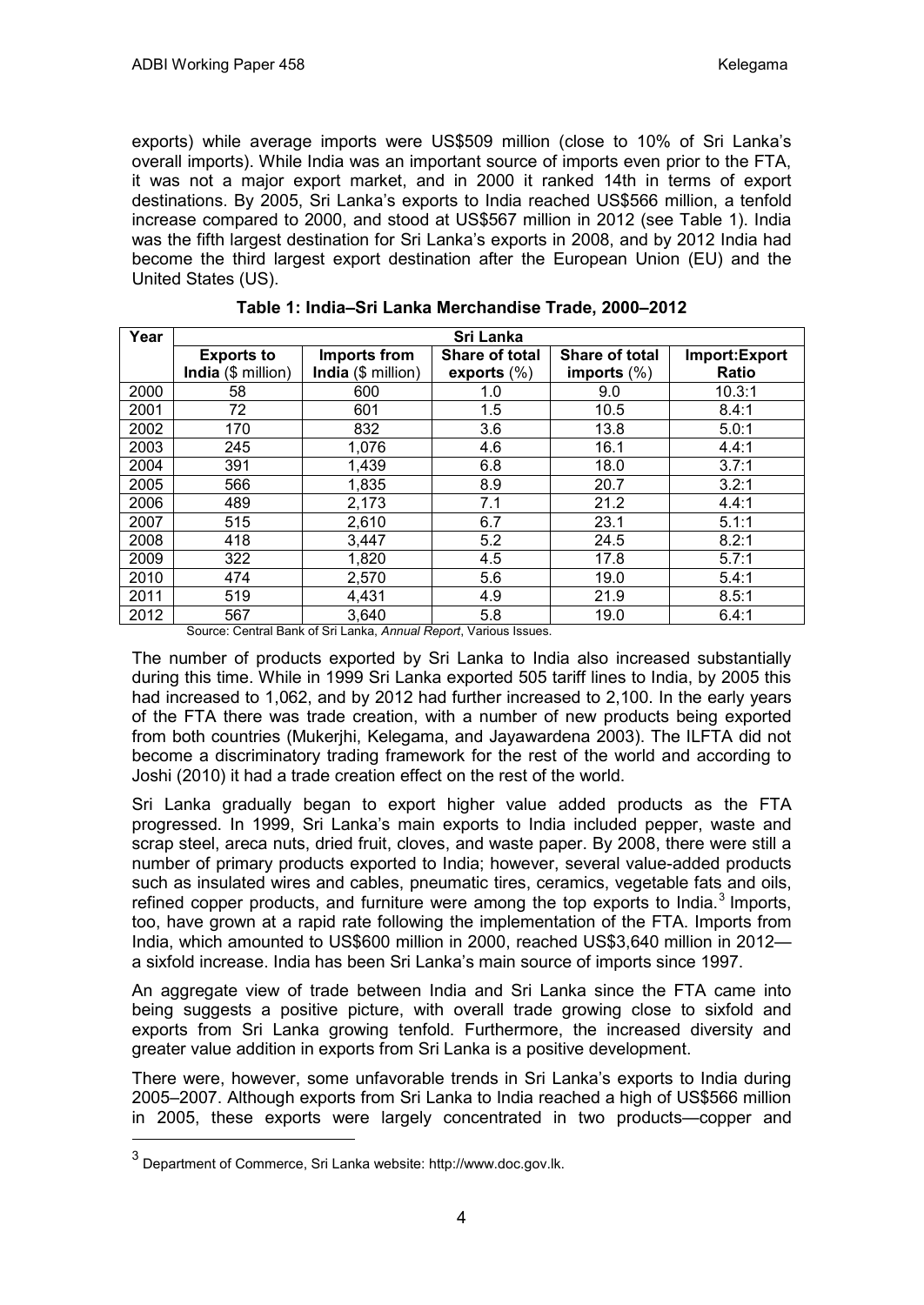vanaspati (a vegetable oil)—with 49.66% of Sri Lanka's exports to India being from the export of these two tariff lines. If vanaspati and copper were excluded from the trade figures, Sri Lanka's exports to India would have increased from US\$58 million in 2000 to just US\$278 million in 2005, an increase of fivefold compared to the tenfold increase with the inclusion of vanaspati and copper. Why did these two industries dominate during a brief period in the mid-2000s?

### **2.1.1 The Vanaspati and Copper Boom**

The rise in exports of these items was not due to any distinct comparative advantage that Sri Lanka held, but rather was due to short-term tariff arbitrage by Indian manufacturers investing in Sri Lanka.<sup>[4](#page-6-0)</sup> The vanaspati industry was only viable as long as there was a difference between the Indian and Sri Lankan tariffs on palm oil imports—the main input ingredient of vanaspati. In Sri Lanka, duty-free importation facility for palm oil for industrialists was listed under the Board of Investment (BOI) in addition to the duty free exporting facility to India, while in India a tariff close to 60% applied for importation of palm oil. In response to the increase in global commodity prices in 2007/2008, India cut import tariffs on various food imports including palm oil, making vanaspati exports from Sri Lanka unviable. Unsurprisingly, vanaspati exports in 2008 were SLRs4.5 billion, a fall of 72% from exports in 2007 which amounted to SLRs16 billion. Vanaspati exports completely disappeared by 2009.

Copper exports from Sri Lanka were also subject to much scrutiny from India, based on their low domestic value addition, arguing that copper exports from Sri Lanka were under-invoiced and violated the ROO criteria. India insisted that pricing of iron ore inputs for copper should be based on the London Metal Exchange prices, and since adhering to this rule a large proportion of Sri Lankan copper exports were deemed ineligible to the Indian market (IPS 2008). With the change in invoicing measures, copper exports from Sri Lanka were the first to be affected, with exports falling from US\$145 million in 2005 to US\$13 million in 2008.

With the collapse of vanaspati and copper exports in 2008, Sri Lanka's total exports to India in 2008 declined substantially to US\$418 million, the lowest since 2004 (US\$391 million) and a 26% fall in export value since the peak in 2005. In 2009, due to the global financial crisis, exports to India further fell to US\$322 million and then recovered gradually closer to the 2005 level of exports by 2012. In short, the vanaspati and copper episodes and the global financial crisis dipped Sri Lankan exports to India for nearly 7 years from 2005.

### **2.1.2 Increased Value-Added Exports**

 $\overline{a}$ 

As stated, since 2008 there has been rapid growth in exports of high value added manufacturing goods to India, and by 2011, insulated wires and cables, intimate garments, animal feed, refrigerators, and freezers were prominent exports (Figure 1). Moreover, value-added tea, furniture, tableware, machinery, rubber gloves, and refined copper products, were able to capture niches in the Indian market. Over 70% of Sri Lankan exports to India went under the FTA during the post-2007 period and in 2011 the share was 83%.

<span id="page-6-0"></span>India maintained high tariffs on imports of crude palm oil from countries such as Malaysia, while Sri Lanka maintained relatively low tariffs on imports of these products. Thus Indian manufacturers set up vanaspati manufacturing plants in Sri Lanka, imported crude palm oil, processed it in Sri Lanka to form vanaspati and exported it to India free of duty under the FTA.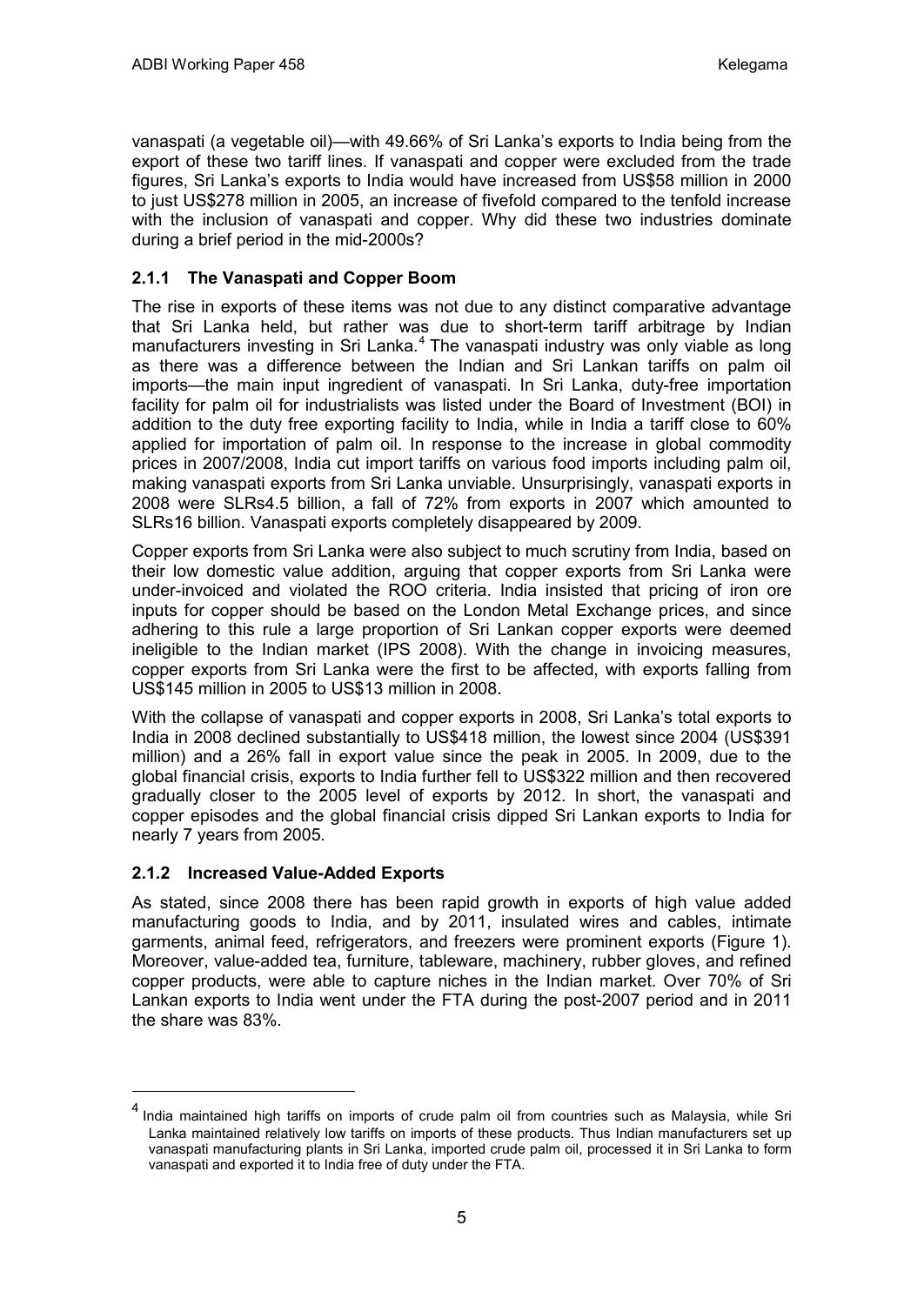

**Figure 1: Top Exports from Sri Lanka to India, 2007–2011**

Source: Export Development Board of Sri Lanka, *Export Performance Indicators*.

At the same time, imports from India have increased considerably in recent years. In 2008, imports from India reached US\$3,443 billion, a growth of 37% compared to 2007. However, the major cause for the increase in imports was the increased cost of petroleum products in global markets.<sup>[5](#page-7-0)</sup> The import of petroleum products from India is not influenced by the FTA as petroleum imports are in Sri Lanka's negative list. In fact, the bulk of Indian imports into Sri Lanka (petroleum, vehicles, sugar, cotton, iron and steel, and pharmaceutical products) are not subject to reduced tariffs through the FTA as over 70% of Sri Lanka's import value from India is from products that are either in the negative list or are exempt from most favored nation duty. According to the Department of Commerce, Sri Lanka's imports under the FTA were only about 14% of the country's total imports from India in 2007 and 13% in 2011.

These observations suggest that the growth of the trade deficit between India and Sri Lanka is not largely a result of the FTA between the two countries, since most of the major traded items are not subject to the FTA. Figure 2 clearly shows that that there is hardly a deficit between the two countries for actual goods moving under the FTA. Normal trade patterns between the two countries are likely to have resulted in an even wider trade deficit since the FTA has provided some scope for Sri Lankan exports to India.



**Figure 2: Sri Lanka's Trade under the FTA with India, 2006–2011**

FTA = free trade agreement.

Sources: Central Bank of Sri Lanka, *Annual Report*, Various Issues and Department of Commerce of Sri Lanka, 2012.

<span id="page-7-0"></span> <sup>5</sup> Crude oil reached US\$148 a barrel in June 2008.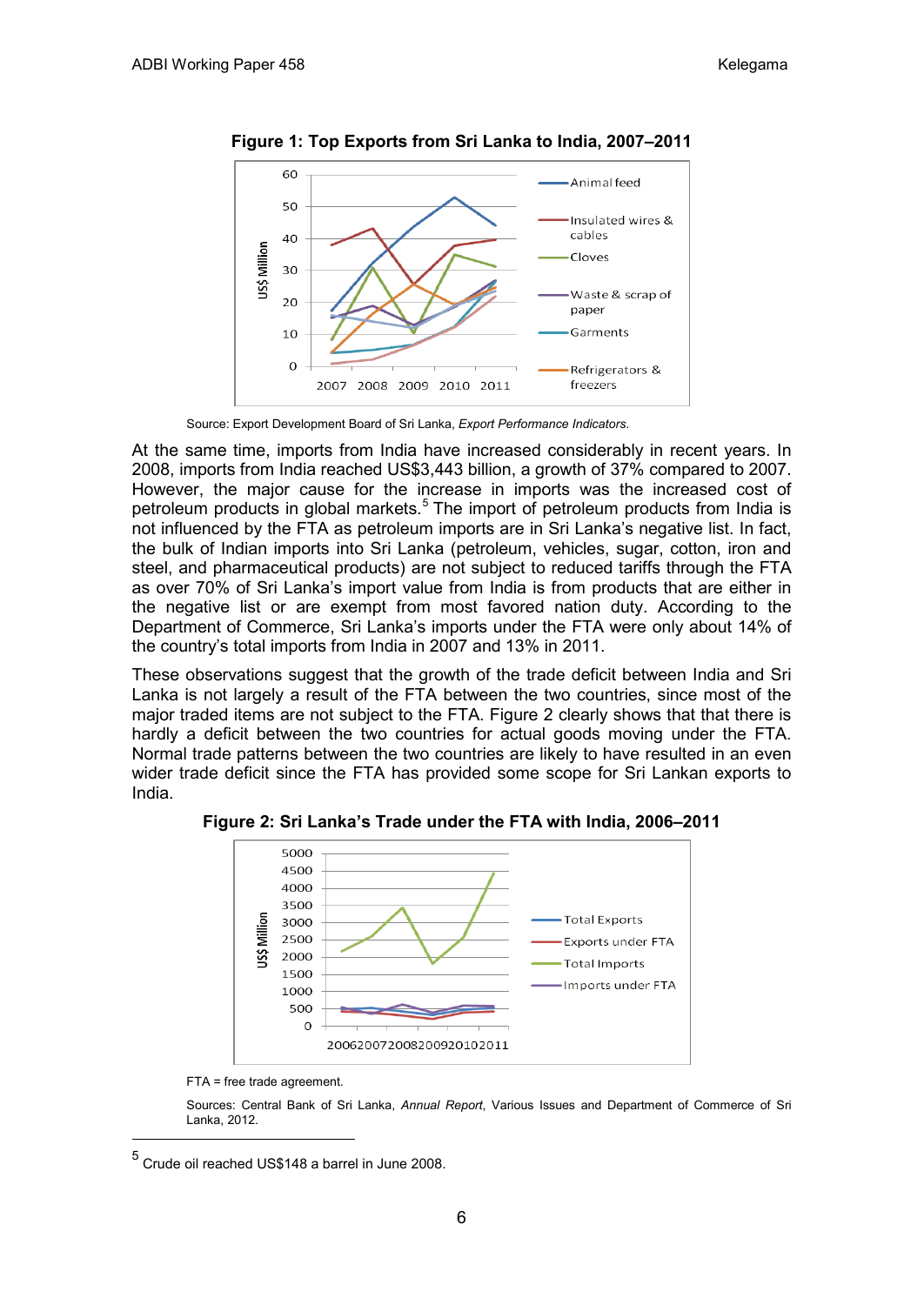The trade deficit between the two countries could be viewed from the import–export ratio and as clearly seen in Table 1 this ratio improved from 10.3:1 in 2000 to 6.4:1 in 2012 indicating that the overall deficit too has improved in favor of Sri Lanka. In fact, if the exceptional year of vanaspati and copper boom of 2005 is examined, Table 1 clearly shows that the ratio had reached a peak level in favor of Sri Lanka to 3.2:1.

It must be noted that a country need not be overly concerned about bilateral trade deficits. Given the nature of globalization and international division of labor, it is impossible to maintain trade surpluses with all trading partners, and these are simply a reflection of the industrial specialization that is associated with trading economies. Sri Lanka imports largely from countries such as India and the People's Republic of China (PRC) (and has large trade deficits with these countries) and exports to Europe and the US (and has large trade surpluses with these countries). Even if the trade deficit has expanded in the current account, this has been largely balanced by investment flows from India to Sri Lanka on the capital account.

## **2.2 Investment**

There have been three waves of Indian investments in Sri Lanka after opening up of the Sri Lankan economy in 1977. The first wave saw companies such as Ashok Leyland coming in 1982 to manufacture buses for the domestic market. After the 1983 political turbulence there was hardly any Indian investment. The second wave of investment started in the mid-1990s after India became the largest source of imports to Sri Lanka. Investments were seen in areas such as steel, cement, roofing sheets, and paint manufacturing. The third wave was seen after the FTA in 2000 and many of the popular companies such as ICIC bank, Bharat Airtel, IOC, Apollo Hospitals, etc., starting to come to Sri Lanka. Indian investment amounted to 14% of total FDI flows to Sri Lanka in 2008. India is now the second biggest investor in the country, surpassed only by Malaysia.

Indian cumulative investment in Sri Lanka is above US\$1 billion and Indian companies have committed to nearly US\$2 billion of investments in Sri Lanka for the next 5 years. Figure 3 shows the increasing Indian investment in Sri Lanka. The bulk of the existing Indian investment in Sri Lanka is in services such as telecoms (Bharat Airtel), energy (Indian Oil Corporation), banking (ICIC Bank), and tourism (Taj Hotels), etc., amounting to nearly 60% of Indian investment. India is the main destination for Sri Lankan foreign investment and companies such as Carson Cumberbatch, Brandix (US\$1 billion "apparel city" in Vizag), MAS Holdings, John Keells, Hayleys, Aitken Spence, Damro, Dankotuwa Porcelain, Ceylon Biscuits, and Atlas Stationery are some of the companies that already have investments in India.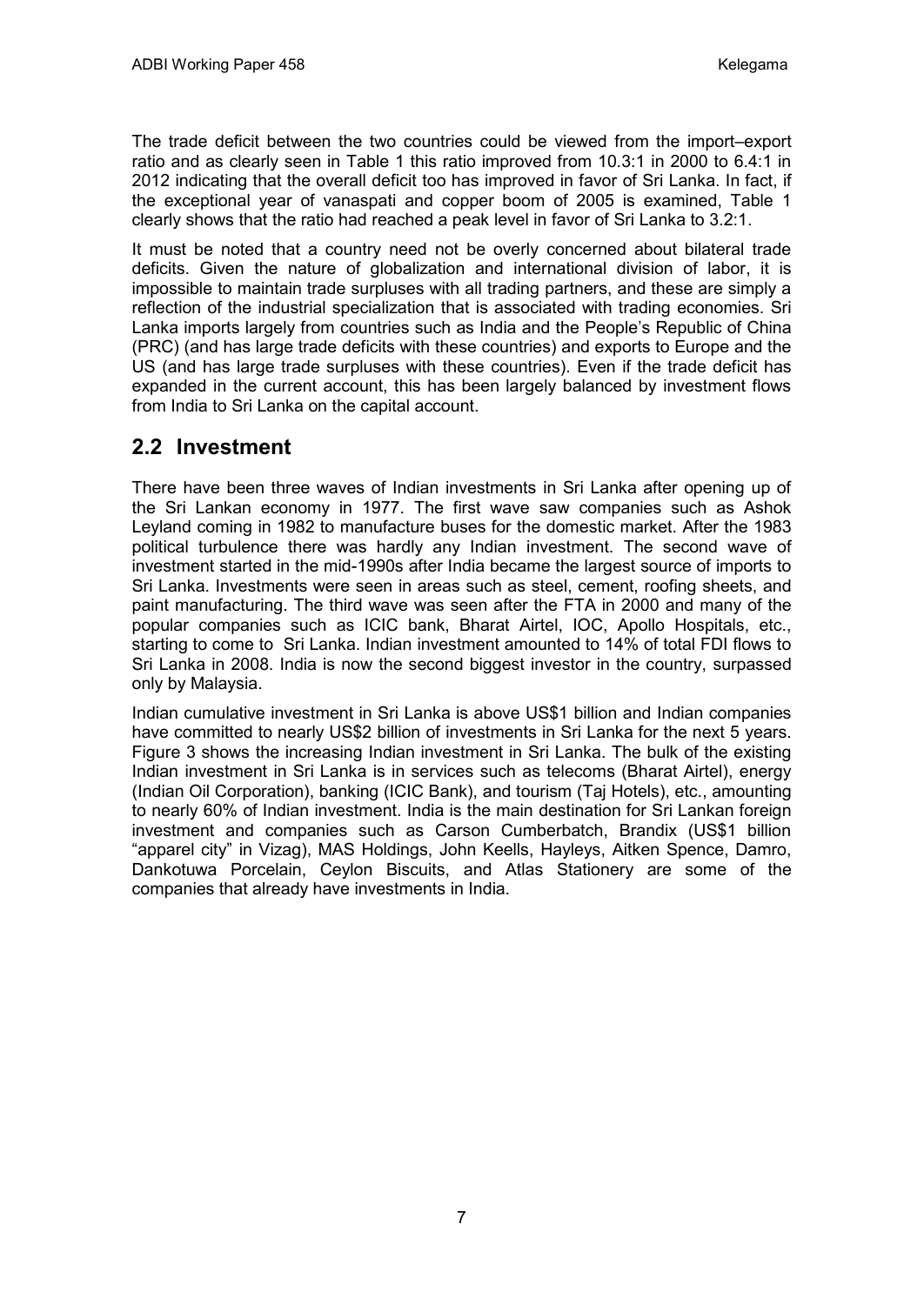

**Figure 3: Cumulative FDI from India to Sri Lanka, 1999–2011**

Source: Board of Investment of Sri Lanka, 2012

In the mid-2000s, much of the investment that came into Sri Lanka was associated with products such as vanaspati and copper, as foreign investors from India and third parties saw an opportunity to break into India's market through Sri Lanka. Employment creation was also limited. According to the BOI, by 2008, 5,900 jobs were created as a result of Indian investment. But this includes 1,500 employees in the Indian Oil Company retail outlets, which entailed re-hiring staff from the Ceylon Petroleum Corporation-owned outlets rather than creation of new jobs.

While the dominance of services suggests that the impact of the FTA (which only deals with trade in goods) on the investment decision (Indian firms investing in Sri Lanka to take advantage of the FTA to export products to India) is limited, it could be argued that the surge of investment between 2000 and 2012 was influenced by the increased profile of economic ties between the two countries and increased investor confidence as a result of the FTA.

## **2.3 Services**

Monetary measurement of trade in services is very limited (due to the intangible nature of services) and therefore exact figures of trade in services are difficult to calculate. However, the extent of commercial services exchange between the two countries has increased as demonstrated by the following examples. Many Sri Lankan students and patients travel to India to purchase education and health services each year, approximately 70% of the Colombo Port's income is from transshipment earnings from India, approximately 40% of Sri Lanka Airlines' revenue is from the Indian market while Indian airliners, Jet and Spicejet (and sometime back Kingfisher) have operations in Sri Lanka. Sri Lankan information technology firms have provided technical solutions to Indian companies.

Sri Lankan tourist sector firms such as Aitken Spence and Jetwing have also ventured into the Indian market. India has become the largest source of tourists to Sri Lanka. India now accounts for 20% of tourist arrivals to Sri Lanka. Figure 4 shows the increasing trend of Indian tourist flows to Sri Lanka. Improved bilateral relations,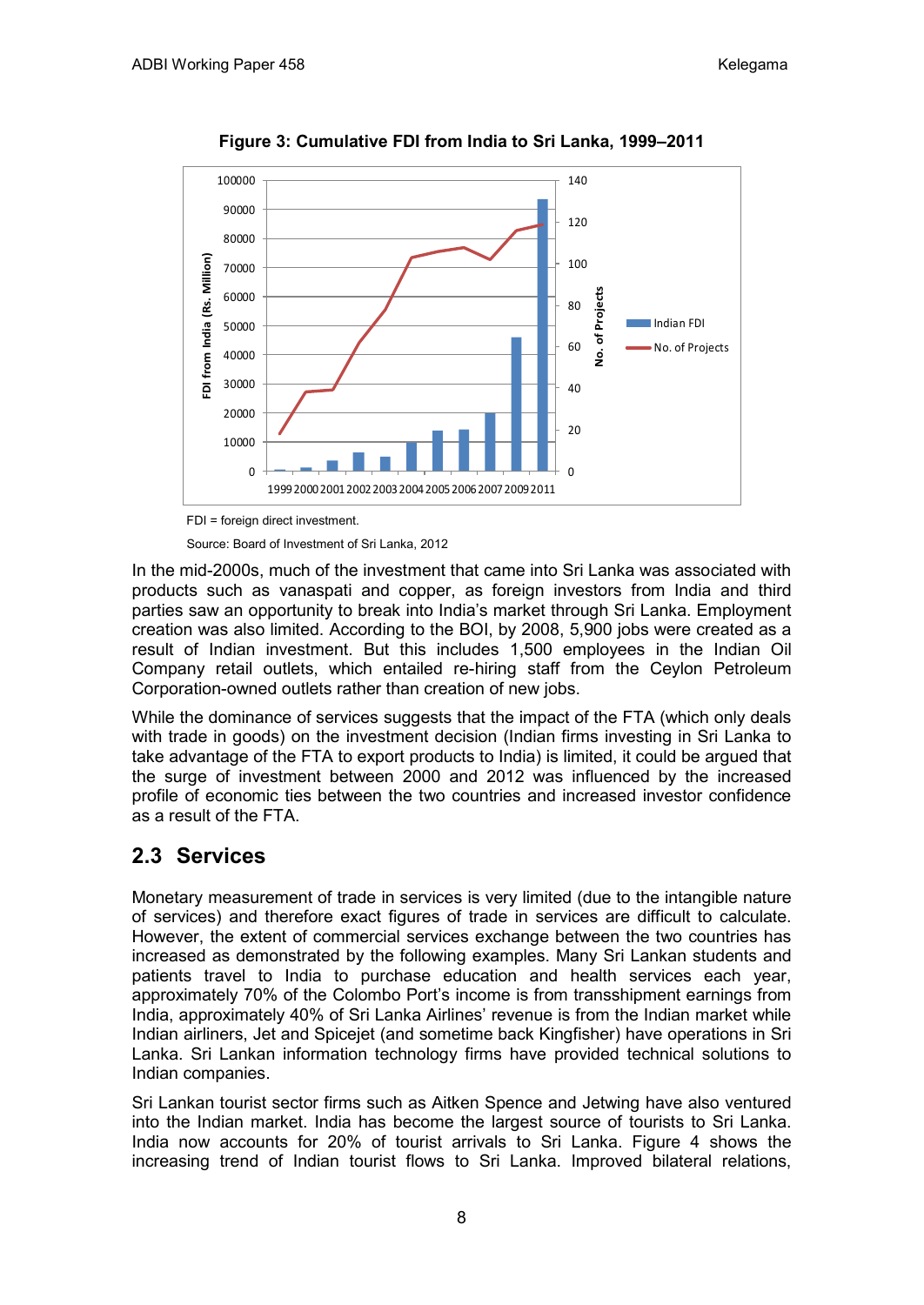including unilateral visa liberalization by Sri Lanka contributed to the rapid growth of Indian arrivals. Meanwhile, Sri Lanka is among the top five countries that supply tourists to India. Travel of Buddhist pilgrims to India has increased of late due to better connectivity and the availability of a budget airline in Sri Lanka.



**Figure 4: Tourist Arrivals from India to Sri Lanka, 2000–2011**

Source: Central Bank of Sri Lanka, *Annual Report*, Various Issues.

## **2.4 Problematic Areas**

While the aggregate figures resulting from the ILFTA are impressive, the full potential of the FTA has not been reaped by Sri Lanka. The key question, in terms of moving forward and for lessons for the future is: why hasn't there been a greater positive impact on the Sri Lankan economy as a result of the ILFTA? Several reasons have been identified.

First, intra-industry trade between the two countries did not grow significantly to stimulate overall trade between the two countries. Abeyratne (2013) finds that Sri Lankan manufacturers have not been successful in linking up with Indian supply chains and this supports the earlier findings of de Mel and Jayaratne (2012) that vertical integration of Sri Lankan industries with Indian industries is at a very low level. The explanation for this could be found in the level of industrialization in India compared to that of the ASEAN region. Abeyratne (2013) argues that the level of industrialization is less sophisticated to encourage large-scale supply chains developing with regional suppliers. It may be noted in this context that India made a shift from agriculture to industrialization, but before the level of industrialization deepened, India made a rapid shift toward the service sector surpassing the shift to services in many other developing countries.

Second, there were a number of impediments for market access in the Indian market. Some of them are highlighted below.

### **Tariff rate quotas on major exports**

Tea, ready-made garments, and textiles, which make up 50% of Sri Lanka's total exports, were placed under quotas in the ILFTA. Also, quota utilization has been minimal due to stringent ROO requirements and port restrictions. Quota utilization has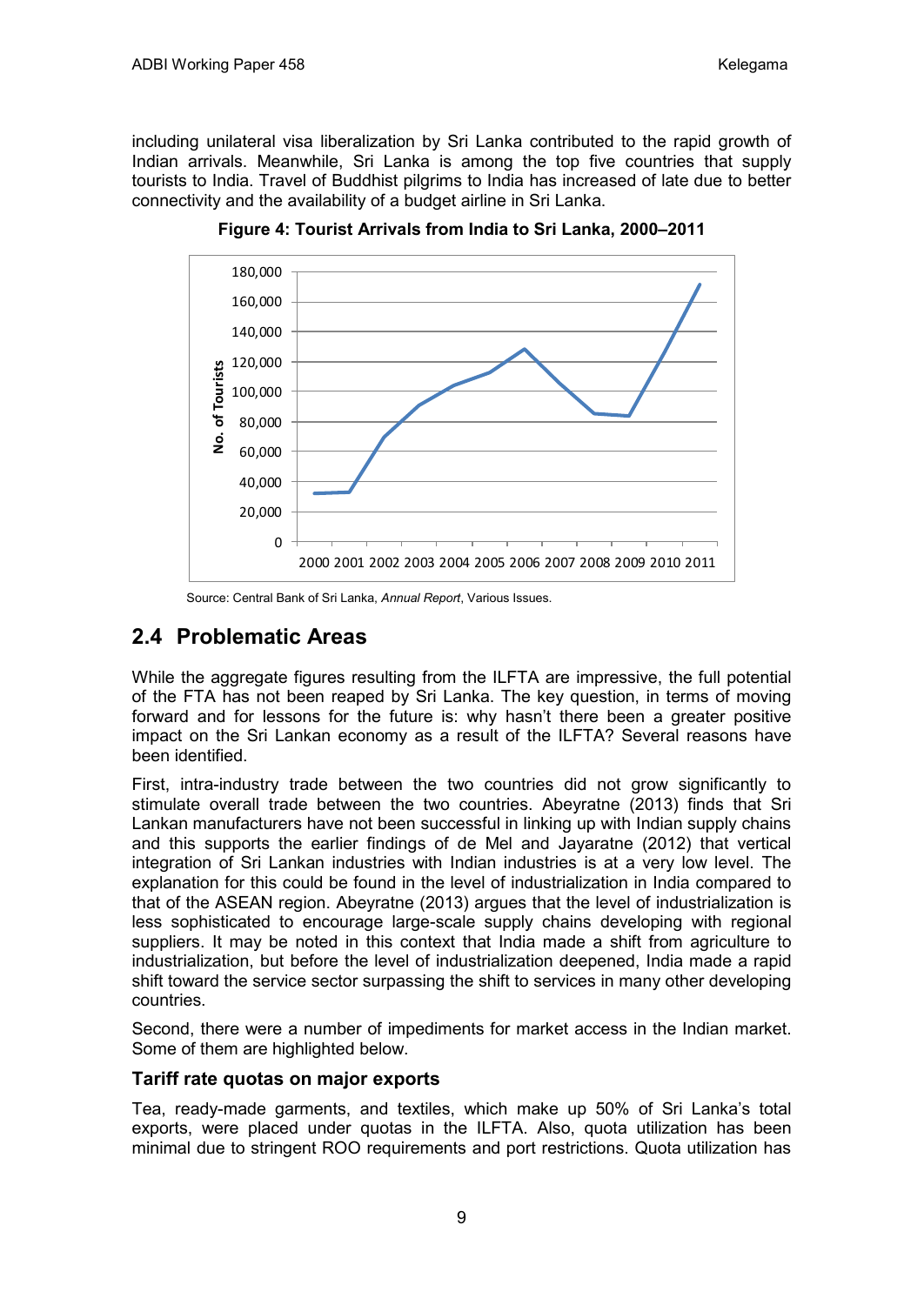somewhat improved at present following a degree of relaxation of ROO and port restrictions in 2007.<sup>[6](#page-11-0)</sup>

Sri Lankan ready-made garment exports to India were negligible even after the FTA. Ready-made garments were granted preferential market access of 50% for 8 million pieces per year while textiles were granted a preferential margin of 25% with no quantitative restrictions. Out of the 8 million pieces, 3 million were required to have Indian fabrics as per the ROO. While this condition remained until the end of 2012, the 8 million pieces were made duty free in 2006. The quota utilization for the 5 million pieces was 10%–15% while for the 3 million pieces it was 100% as Sri Lankan readymade garment exports with Indian fabrics were not competitive in the Indian market. In 2013, the Indian fabrics usage conditionality was completely removed.

### **Non-tariff barriers**

Many Sri Lankan exporters have faced difficulties in entering the Indian market due to the maintenance of non-tariff barriers (NTBs) such as state taxes, quality requirements, and administrative procedures, which are outside the scope of tariff reduction under the FTA. One example is state taxes charged by Tamil Nadu, where Sri Lankan exporters are taxed at 21% while local products are taxed at 10.5% on sales (Kelegama and Mukherii 2007).

### **Rules of origin**

Besides the stringent ROO within the tariff rate quotas (TRQs) for ready-made garments, the more general case of requiring a change of tariff heading (CTH) at the four-digit level has been burdensome for certain Sri Lankan exports. This rule has had a detrimental effect on Sri Lanka's blended tea exports where a CTH at the four-digit level is difficult to achieve even when blended with Indian tea.

### **Unilateral imposition of quotas**

Following the surge of vanaspati imports from Sri Lanka to India, the two countries entered into negotiations in 2006 to apply a quota on vanaspati exports due to the disruptions caused to the Indian domestic industry. The two countries initially agreed to a quota of 250,000 metric tons per year. However, in 2006 India unilaterally reduced this quota to 100,000 metric tons and canalized all vanaspati imports from Sri Lanka through national procurement agency.<sup>[7](#page-11-1)</sup> Further negotiations took place and the quota was reverted to 250,000 metric tons. Similar problems have occurred in exports such as bakery shortening, pepper, and copper. More than the disruptions to the industries as a result of such quantitative restrictions, what is of concern is the undermining of confidence in the FTA as a whole due to strong unilateral measures.

A rough estimate shows that if all exports of Sri Lanka go to India it would have amounted to 2% of India's overall imports; and in this context, India removing more of the NTBs to Sri Lankan exports should not be an issue. However, given the concentration of production and the federal state structure in India, the issue of restriction removal becomes more complicated. For instance, the state of Kerala accounts for 92% of Indian pepper exports, 74% of cardamom exports, and 63% of ginger exports among others, and accounts for 67.5% of total spice exports from India

<span id="page-11-1"></span> $^7$ See

<span id="page-11-0"></span> $<sup>6</sup>$  India removed the port restrictions on tea imports from Sri Lanka within a quota of 12.5 million kilograms,</sup> and 3 million garment pieces now enjoy duty-free access to India (de Mel 2008a).

http://www.lankabusinessonline.com/news/Sri\_Lanka-India\_trade\_talks\_to\_resume\_controversial\_vana spati\_exports,\_inconclusive/1450011840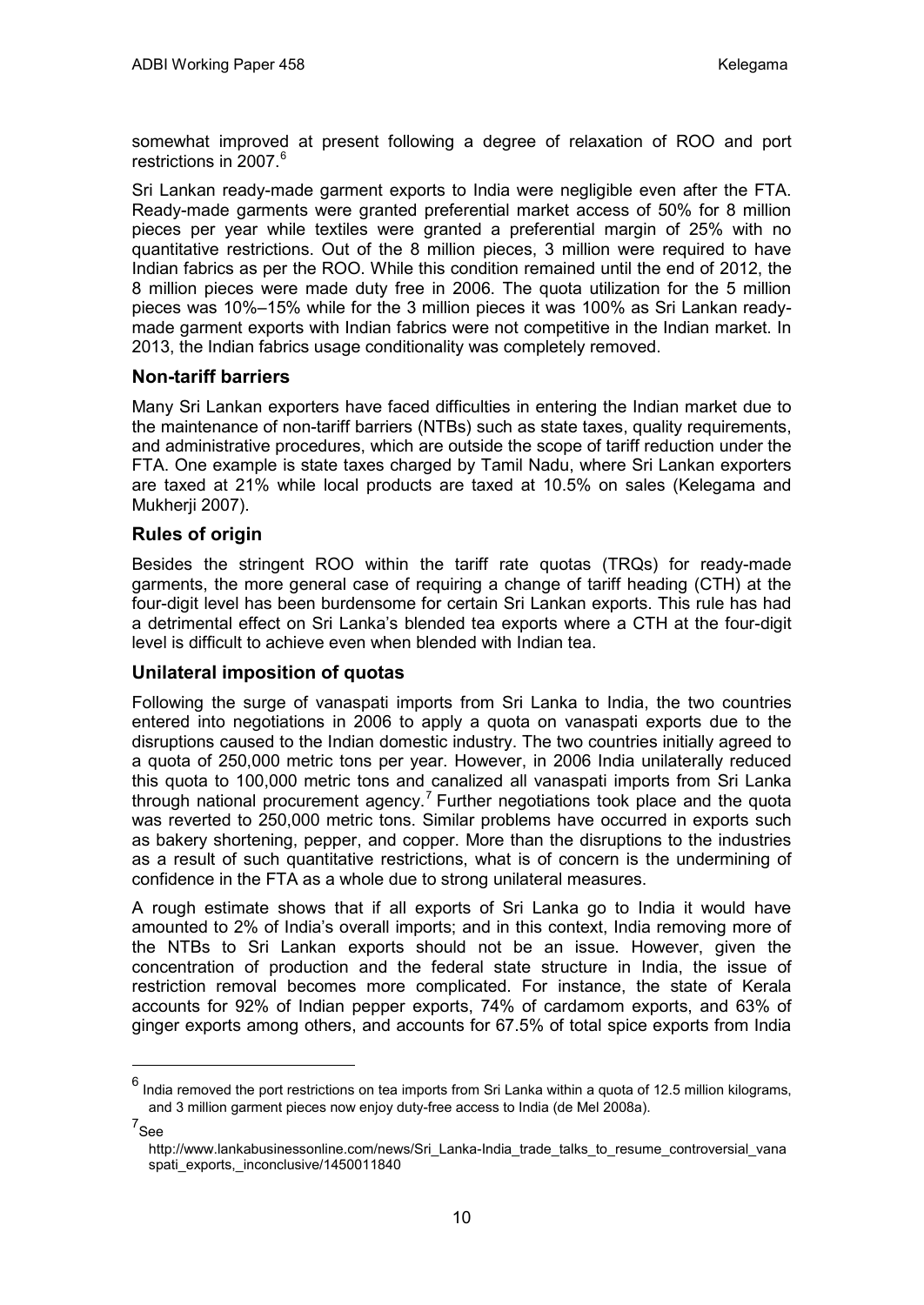$\overline{a}$ 

(Ahmed and Jena 2012). It is reported that the ILFTA contributed to the depression of pepper prices in the Kerala market that led to lot of hue and cry among local producers in Kerala. In 2006, the Indian Pepper Spices Trade Association pressurized the central government to impose quota restrictions on Sri Lankan pepper imports.<sup>[8](#page-12-0)</sup> Accordingly, the central government imposed an annual import cap of 2,500 tons on Sri Lankan pepper imports and designated one port, Kochi, for such imports in order to monitor quantity and quality of such imports as there were allegations that third-country pepper was coming to India via Sri Lanka through the FTA.

## **3. THE COMPREHENSIVE ECONOMIC PARTNERSHIP AGREEMENT: WAY FORWARD TOWARD INCREASED INTEGRATION**

Given the early success of the FTA, both parties were aware of the importance and benefits of broader economic integration and thus keen on deepening and broadening the FTA. Based on the recommendations of the Joint Study Group of 2003 report, it was decided to include trade in services, investment and economic cooperation, along with further liberalization of the goods sector, under the ambit of a Comprehensive Economic Partnership Agreement (CEPA) (JSG 2003). Negotiations for the CEPA began in 2005, and after 3 years of negotiations the CEPA framework agreement was scheduled for signature by the respective heads of states of the two countries in parallel with the 15th South Asian Association for Regional Cooperation Summit in Colombo in July 2008. However, due to the reservations expressed by a group of local industrialists with strong connections with the government and a left-oriented political party, the CEPA was not signed during the summit and has remained in limbo since.

The reservations expressed by critics of the CEPA were based on two broad concerns; the first, about the nature of the CEPA itself, and the second that the drawbacks in the FTA should be dealt with first, prior to embarking on a CEPA. The first concern was largely related to the inclusion of trade in services, specifically the movement of natural persons (Mode 4) which was understood as a move toward free movement of labor between the two countries. But critics failed to take into account the fact that like the FTA, the CEPA also made room for the economic asymmetry between the two countries, and therefore accorded special and differential treatment to Sri Lanka—Sri Lanka was not expected to fully reciprocate India's commitments. Furthermore, the CEPA services agreement was based on a positive list framework, where the two countries exchange request lists for the liberalization of a specific sector and each country can choose to make an offer which is in line with their comfort levels and developmental interests. Moreover, Mode 4 was linked to Mode 3 and there was no stand-alone Mode 4 liberalization unless there was a special request by a particular sector in Sri Lanka. In the stakeholder consultations, such requests were made for ship repairing and the IT sector in Sri Lanka. Given such flexibility, concerns about a flood of Indian labor in the Sri Lankan market were completely misplaced.

The second concern, that the shortcomings in the FTA should be addressed before CEPA, is made with very little understanding of the agreement. At the onset of discussions on CEPA, it was recognized that in the modern world trade in goods and

<span id="page-12-0"></span><sup>&</sup>lt;sup>8</sup> In 1999, prior to the ILFTA, India exported US\$69,025 worth of pepper (HS 090411) to Sri Lanka and with the FTA in place in 2005 pepper exports declined to US\$9,203 while pepper imports from Sri Lanka kept on rising.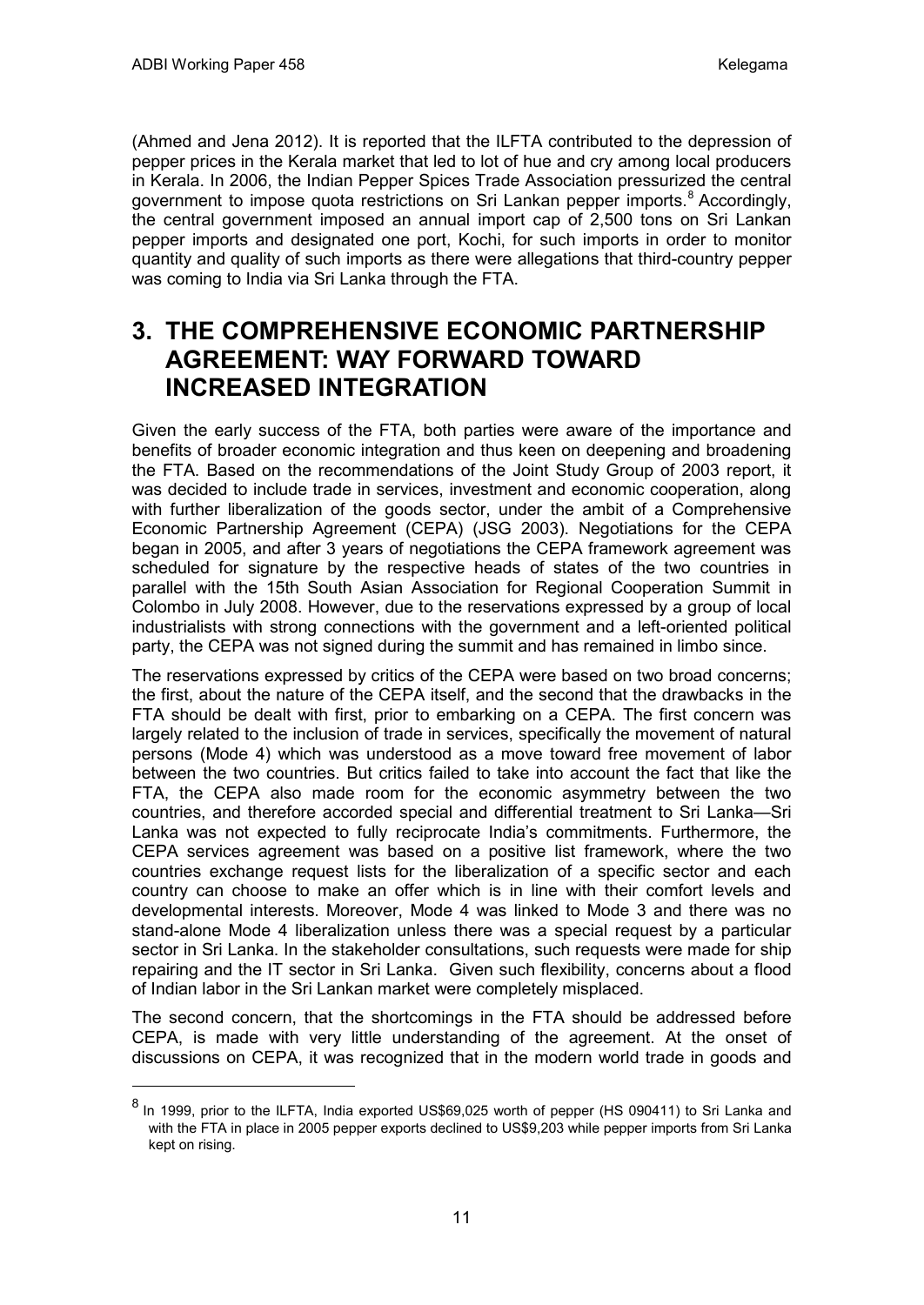services are inter-related and also closely linked to investment. Given these interlinkages, the negotiation teams of both countries were of the view that all barriers for economic integration between both countries should be addressed in a broader framework that consisted of trade in goods, services, and investment. Both Mutual Recognition Agreements and Memorandums of Agreement were to be signed covering broad subject areas. Thus, CEPA was negotiated with the very objective of addressing the shortcomings in the FTA, such as the removal of port restrictions, NTBs, ROO requirements in ready-made garments, and so on.<sup>[9](#page-13-0)</sup>

Also, increasing exports to India requires a general change in the perceptions and preferences of Sri Lankan exporters—a process that will take time. Despite the geographic and cultural proximity of the two countries, India has not been a major export market of Sri Lanka since independence, with exporters preferring developed markets in the Western world. The current limitations on established export items due to the global economic crisis mean that new export products have to be developed from scratch—economies of scale need to be achieved, brand development must be carried out, and marketing and buyer relations must be developed. This process becomes more challenging given the size and competitiveness of the Indian market. Furthermore, supply capacities in developing economies like Sri Lanka take time to develop. With the improvement of the security situation in the country, it is hoped that foreign investment in the country would gradually build up.

There are many successful Sri Lankan exporters to India, as was clearly seen from the increase in the number of products exported from Sri Lanka to India. However, many of these successful exporters are reluctant to come out in support of the CEPA due to a number of reasons. For example, a successful strawberry exporter from Sri Lanka to India says his main problem is inadequate domestic supplies and not NTBs in the Indian market and would not like to come out and openly support the CEPA as he fears that his rivals will eat into his market share in the Indian market.

Among the CEPA criticisms in Sri Lanka, the NTBs in the Indian market have been highlighted time and again. However it would not be prudent to over-emphasize the NTBs in the Indian market without looking at the overall picture. The question could be posed as to how PRC exports to India increased from a mere US\$1.5 billion in 2001 to over US\$50 billion by 2011 despite the existence of these same NTBs in the Indian market and without the benefit of an FTA? While this question needs detailed study, it is clear that NTBs alone do not explain the problem facing Sri Lankan exporters capturing a bigger share of the Indian market. A factor that clearly stands out from this example is that Sri Lanka does not possess the supply capacity like that of the PRC to fully exploit the growing Indian market. One way of addressing this issue is by promoting joint investment ventures with Indian companies with buy-back arrangements like, for example, CEAT Kelani tires, which exports tires produced in Sri Lanka to India among other countries.

For large Indian companies to be engaged in such ventures, BOI incentives alone would not be adequate. There is a need to create a ruled-based investment regime with renewed double taxation agreements, investment protection agreements, preestablishment national treatment, and so on. The FTA has now matured for over a decade for these to be built in, as Sri Lankan investors too have been moving increasingly to the Indian market since of late and these investors too will be more secured under a rule-based system.

<span id="page-13-0"></span> $9$  Many of the misconceptions on CEPA have been addressed in Analyst (2008).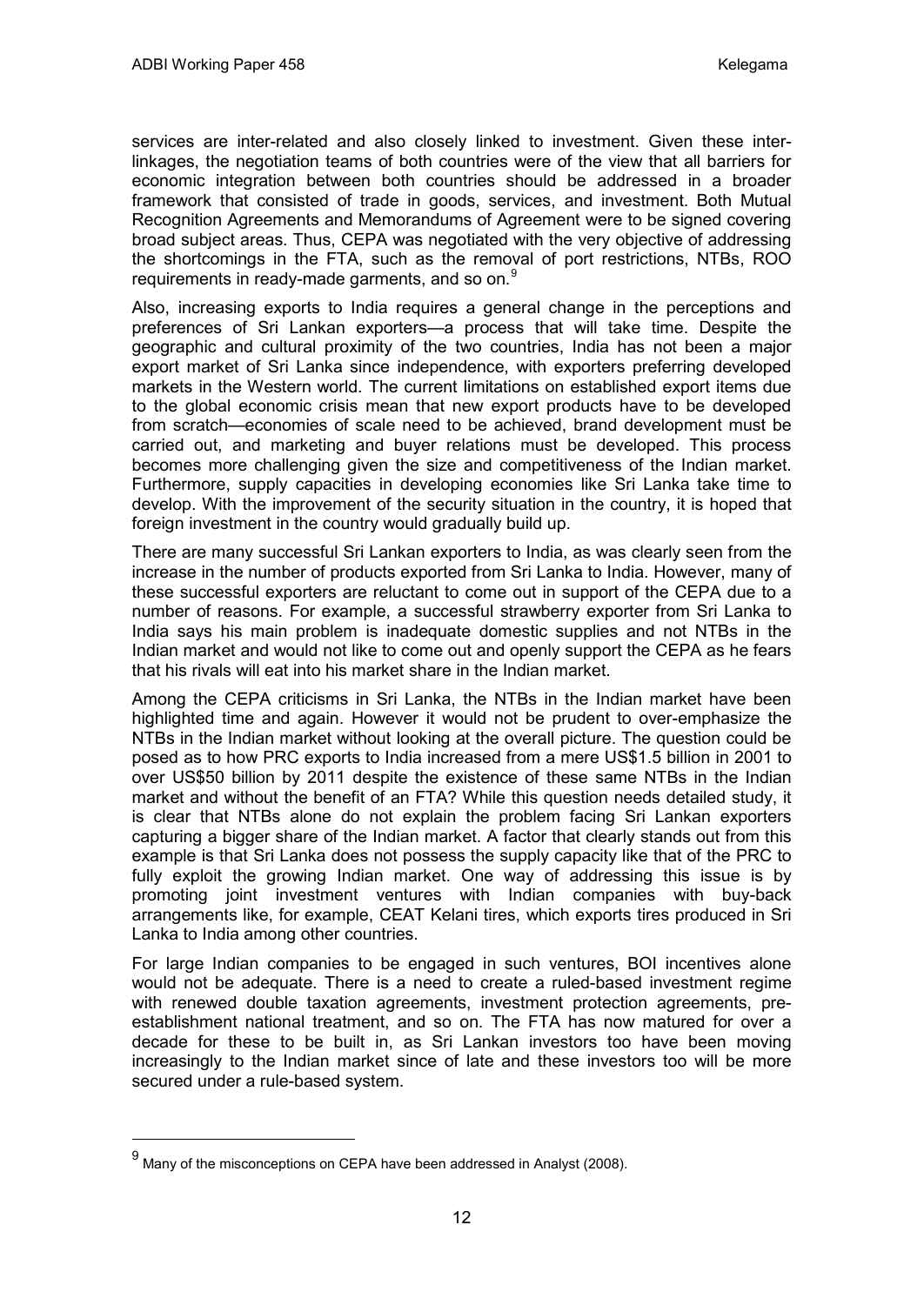With the CEPA negotiations being stopped, the only forum for addressing shortcomings of the FTA has been closed. Delaying the CEPA until all the issues in the FTA are addressed would result in the hijacking of potential national gains by vested interests and hold up the benefits of liberalization of these sectors.

Given the fact of geographic proximity and socio-political and historical relations between the two countries, economic exchange is inevitable. Furthermore, in the context of Sri Lanka continuing to have a concentrated export basket, both in terms of destination (US and EU) and products (ready-made garments and tea), diversification becomes essential. This necessity has been highlighted in the recent global economic crisis as Sri Lanka became particularly vulnerable given the concentration of exports to the most adversely affected markets. Whilst the US and EU markets have faced a recession, emerging markets such as India and PRC have managed to sustain some degree of economic growth despite the global downturn. The Indian economy has been growing at an average of around 7% during 2009–2012. Had Sri Lanka maintained a more diverse export basket, the country would have been less vulnerable to external shocks by exploiting the neighborhood markets, in particular, India.

The ILFTA has somewhat helped in shifting Sri Lanka's trade toward alternative emerging markets by encouraging exporters to move beyond their traditional buyers. This strategy will be essential in the medium to long-term given the fact that world trade can no longer rely on the unsustainable credit-based consumption booms, particularly in the US. The global imbalances (production and savings by East Asia and the Middle East along with credit-based consumption in developed markets) that had shaped the world economy in recent years will no longer be viable, and increased domestic consumption in Asia and the Middle East will be required to re-balance the system. Given Sri Lanka's proximity with India, the country is in an ideal position to take advantage in this shift in global economic powers toward the East.

The CEPA should be seen as an attempt to manage Sri Lanka's trading relationship with India. The Agreement provides a legal framework which defines the rules and regulations under which trade and investment occur between the two countries. The lack of a rule-based regime to manage bilateral relations is a problem, especially for small states. While a rule-based regime that is entered into on the basis of principles of fairness by parties that are equally endowed with knowledge and power are definitely the best option, even when there is substantial asymmetry of power among the parties and the rules are not perfect, rule-based systems are superior to anarchy. Given these conditions, the continued failure to proceed with the CEPA is unfortunate and detrimental to Sri Lanka's trade policy.

While countries continue to move ahead with negotiations at various levels, the multiple and overlapping agreements of such negotiations can involve considerable transaction costs. For example, Sri Lanka has entered into bilateral and multilateral negotiations in the South Asian region such as the ILFTA, Pakistan–Sri Lanka FTA (PLFTA), South Asian Free Trade Area (SAFTA), and Asia-Pacific Trade Agreement (APTA), each involving different ROO, tariff preferences, etc. In the absence of progress in regional frameworks such as APTA and SAFTA, the best option available to Sri Lanka is a bilateral framework within a rule-based disciplinary framework. Also, given the fact that India is currently engaged in negotiating a number of bilateral trade agreements with much larger economies such as Japan and the EU, it would be unwise to delay the already negotiated CEPA.

Also, given the slow progress of the World Trade Organization services negotiations, Sri Lanka stands to benefit from early access to the large and growing Indian services sector by engaging in the CEPA. As upper–middle class individual incomes increase at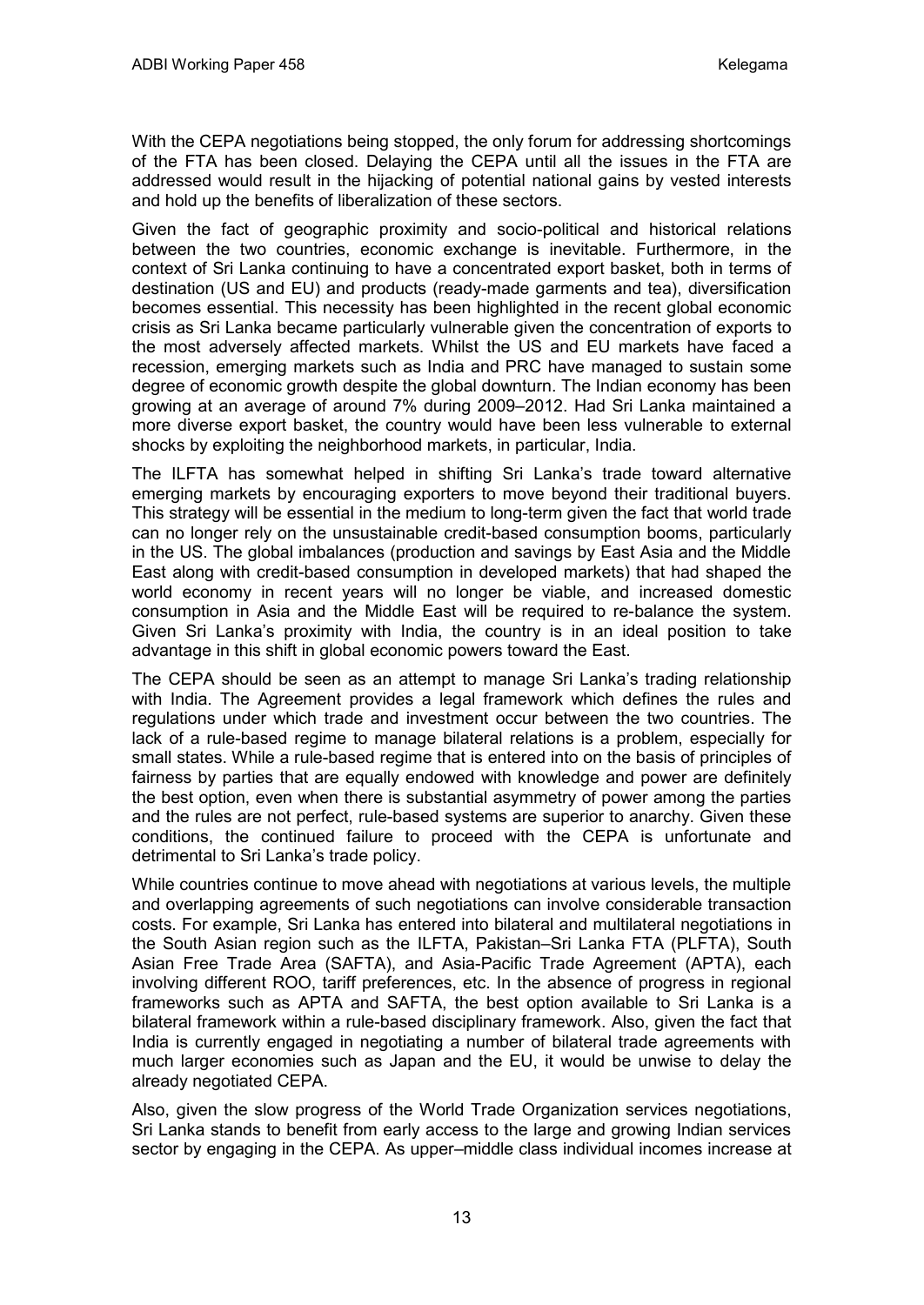almost double digits annually, the demand for services will continue to expand in India. Furthermore, with economic growth, wages in India have increased relative to those in Sri Lanka, and coupled with the effect of an appreciating Indian rupee, services offered by Sri Lanka have become relatively competitive in the Indian market (de Mel 2008). It is also possible that access to the Indian market may attract investment from third parties into Sri Lanka, looking to export services to India through joint ventures with Sri Lankan firms. While India's regime is at present quite liberal, this is not a guaranteed position over time. The CEPA will provide legally binding market access to India over and above what is available to other countries. Given Sri Lanka's limited domestic market, the required economies of scale can never be achieved without sufficient international integration. In the present climate, there is no better opportunity than the Indian market.

The experience of the current global economic crisis has stressed the need for more inclusive and equitable trade and growth policies. The CEPA is important in this context, as increased importing of services such as health and education from India at a reasonably low cost through service sector liberalization is beneficial to the lower and middle-income Sri Lankans who face domestic supply constraints. While wealthy Sri Lankans can obtain these services from Singapore, Europe, and the US, India is the only option for the poorer population.

All in all, CEPA lacked entrepreneurial and political leadership in Sri Lanka to take it forward. The critics of CEPA rode on the wave of economic nationalism that became part of the socio-political system in Sri Lanka in the last stages of the North/East war. The political establishment found it difficult to make any departures from economic nationalism that they themselves whipped up, and those entrepreneurs who supported CEPA were reluctant to come out openly to support it as they felt that they would be identified as opponents of economic nationalism.

# **4. CONCLUDING REMARKS**

The FTA has now been in operation for 12 years. It has many achievements to its credit but is not free of problems. The full potential of the FTA is yet to be fully exploited by Sri Lanka, and in this context, the paper argues that deepening and broadening the FTA is the way forward. Policy tools under the command of the respective governments need to be put into action to give more dynamism to the FTA and the trade–investment nexus is a very powerful component that could be used for this purpose. The causality from trade leading to investment is commonly seen, but the casualty the other way round of investment leading to trade, needs strengthening and this is what will stimulate intra-industry trade, supply chains, production networks, etc., and further stimulate trade. This is what Sri Lanka must aim for beyond the FTA and how both countries could enhance the overall trading between the two countries from the current US\$5 billion to the target of US\$10 billion by 2016 as agreed by both governments in January 2013.<sup>[10](#page-15-0)</sup>

In conclusion, the key opportunity is to tap into the large and dynamic Indian market, by moving beyond the ILFTA toward broader economic integration. The CEPA, implemented with proper regulatory mechanisms in order to accommodate the disparity between the countries, provides an opportunity for Sri Lanka to integrate more closely with the Indian economy and accrue some of the benefits that would undoubtedly be

<span id="page-15-0"></span><sup>&</sup>lt;sup>10</sup> Target set at the meeting of the two External Affairs Ministers of both countries in January 2013.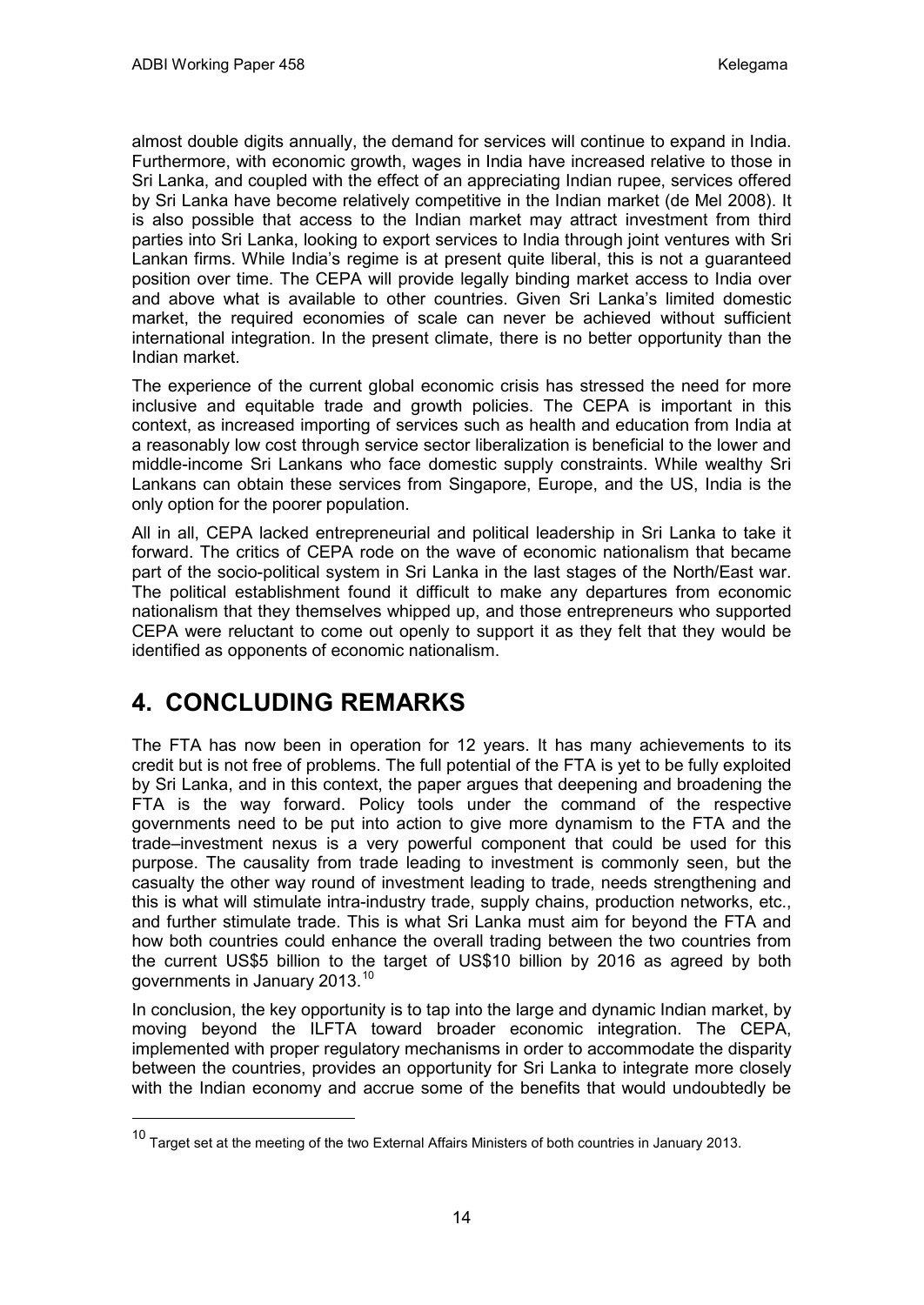enjoyed by India. Today, as an economic crisis grips Sri Lanka's traditional export markets and the global economy is experiencing a slow recovery, Sri Lanka should view India as an opportunity and not a threat, and strive toward more meaningful cooperation in facilitating sustainable development.